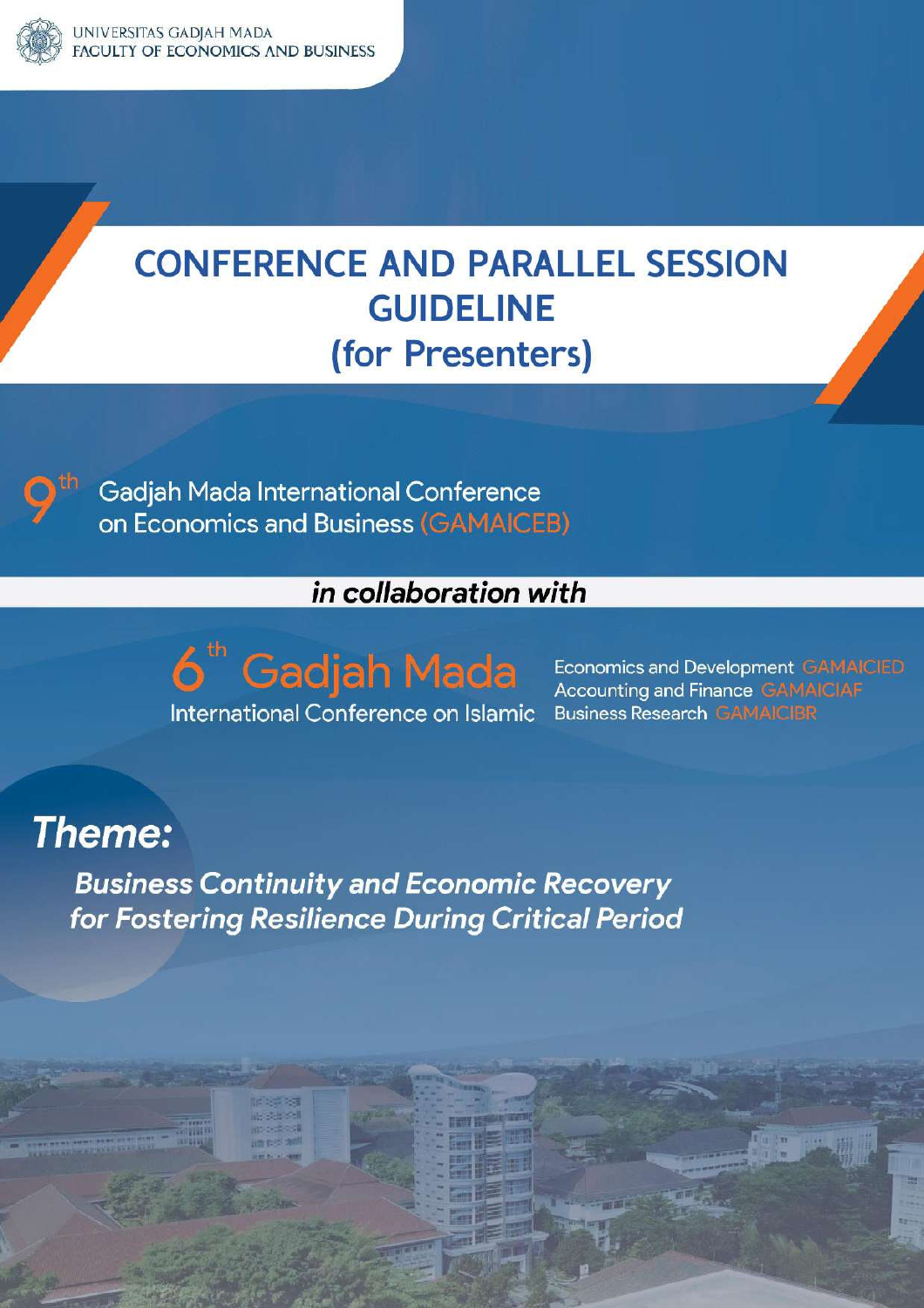#### **Contents**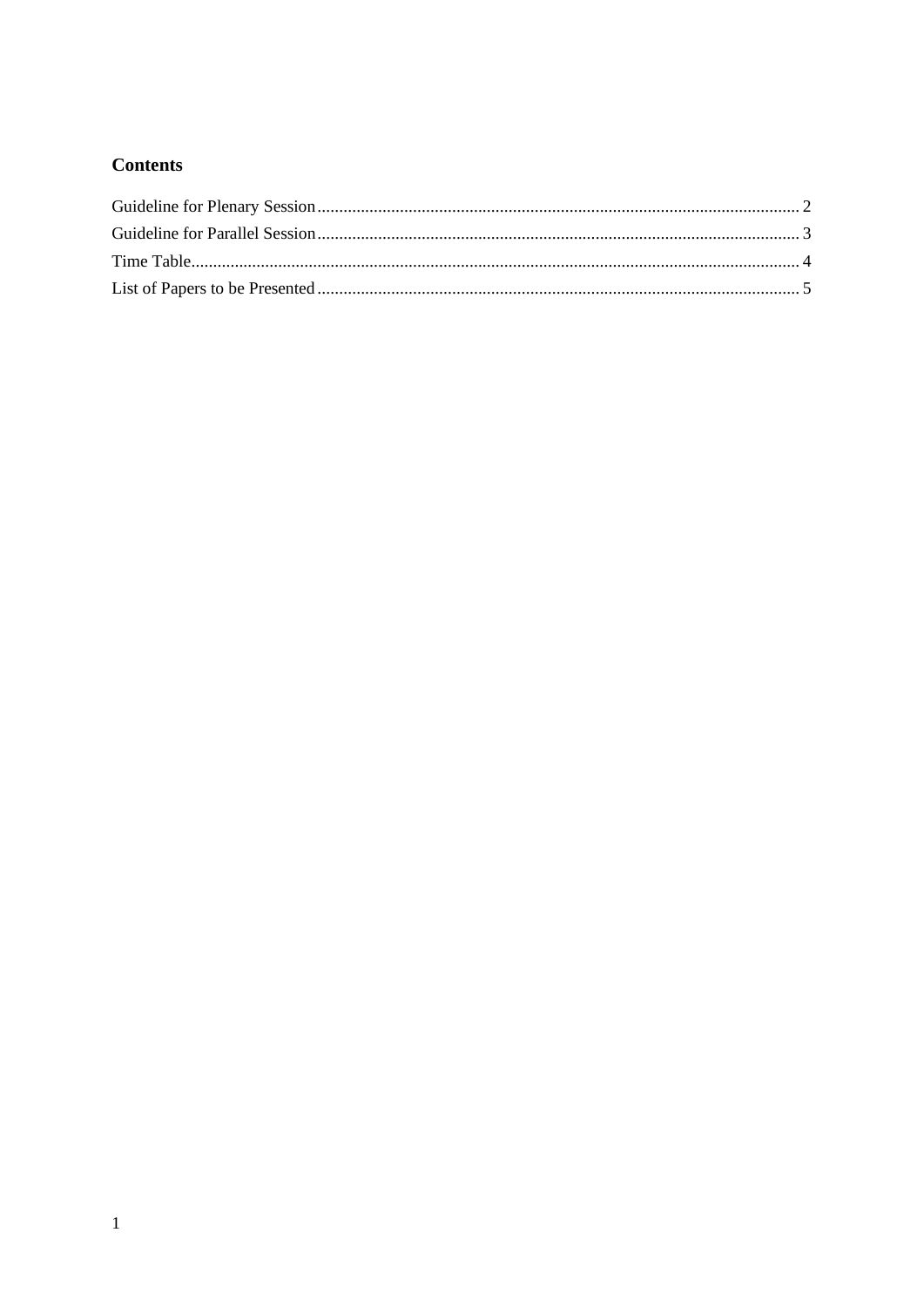#### **Guideline for Plenary Session**

- <span id="page-2-0"></span>• Please join the webinar by including your full name
- The link to join the plenary session was sent by e-mail to the registered participants of the conference.
- The conference will be divided into three sessions: plenary session, parallel session and closing ceremony.
- All three session will take place on Zoom Meeting (https://bit.ly/zoomGAMAConference). The **meeting ID** is **938 8936 5964** and the **password** is **247413.**
- The plenary sessions will also be streamed on YouTube on the FEB UGM channel
- The plenary sessions will take place in Zoom Meeting. Please, do not not activate the video and voice.
- The participant can post questions through Q&A on a zoom or chat box on YouTube.
- During the plenary sessions, the moderator will monitor these channels to see if there are questions there and transfer them to the speakers of the session
- The participants should fill the attendance form in the beginning session and feedback form before the closing ceremony.
- The link for the forms will be delivered through a chat room
- The certificate will be granted for participants who fill the forms above
- If you encounter any technical issues, please contact Maria (+62811-2822-260)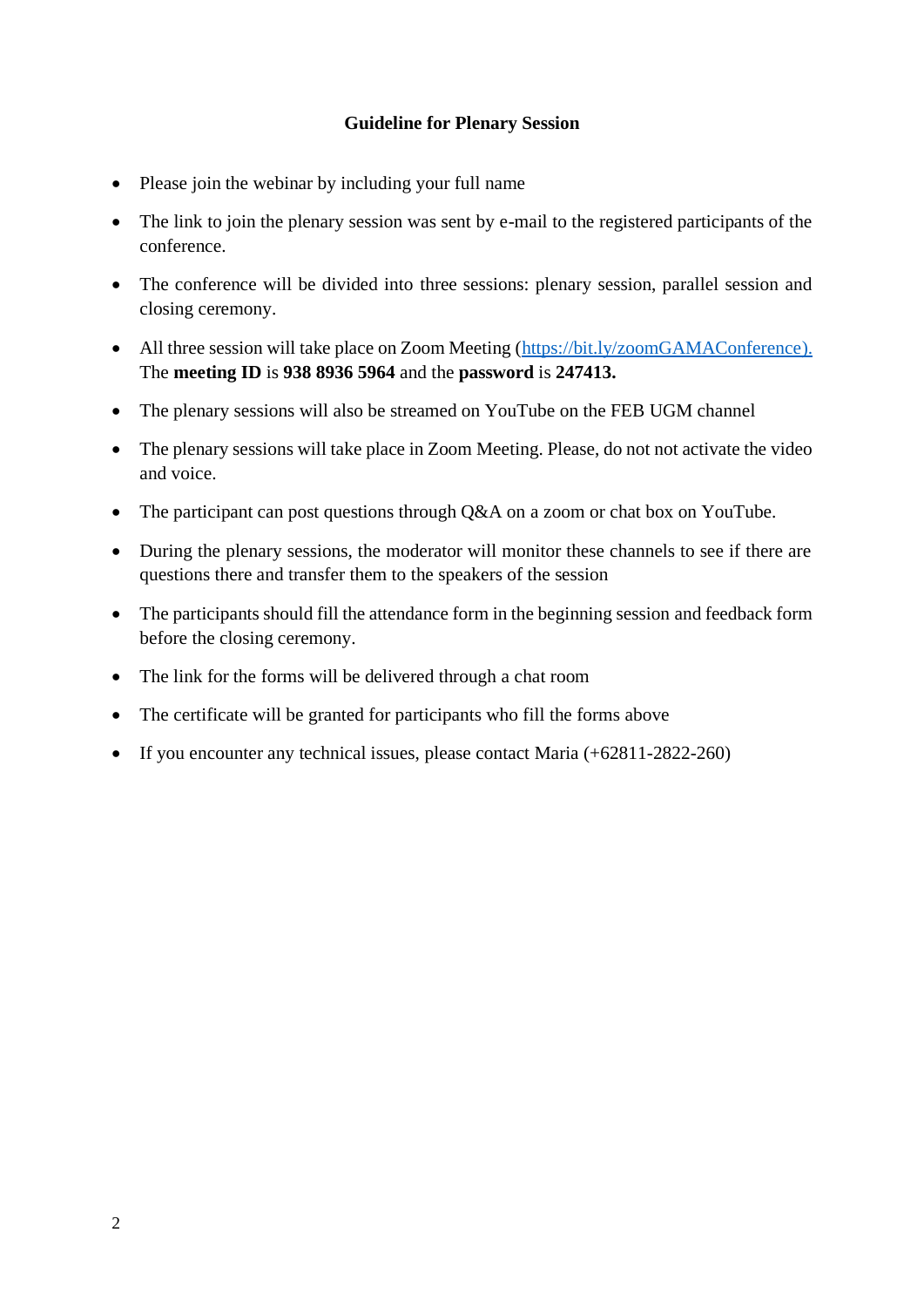#### **Guideline for Parallel Session**

- <span id="page-3-0"></span>• The parallel sessions will be organized using the Zoom Meeting Breakout Room (https://bit.ly/zoomGAMAConference). The **meeting ID** is **938 8936 5964** and the **password** is **247413.**
- Please join the meeting by including your full name
- The parallel session will be divided into nine different rooms (GAMAICEB)
- The participants are invited to join the parallel session and you are free to join different rooms based on your research interest
- You will have a unique opportunity to ask questions and learn more about your favorite topic from the presenters
- If you encounter any technical issues, please contact Maria (+62811-2822-260)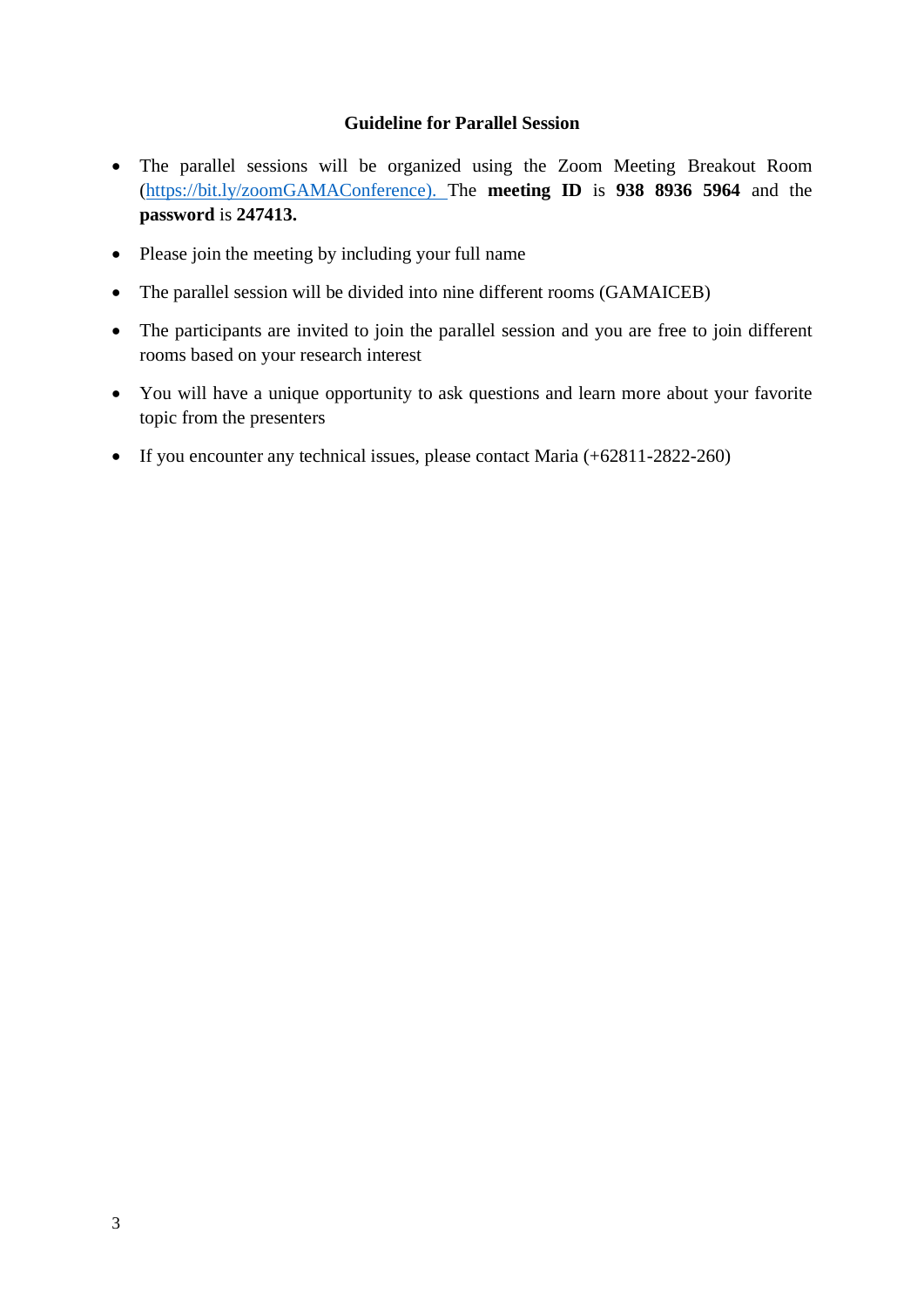#### **TIME TABLE**

| <b>Time</b>     | <b>Agenda</b>                                                       |
|-----------------|---------------------------------------------------------------------|
| $(GMT+7)$       |                                                                     |
| 07.30           | Link opens                                                          |
| $07.45 - 08.00$ | <b>Opening Ceremony</b>                                             |
|                 |                                                                     |
|                 | Welcoming Speech by the Conference General Chair of GAMAICEB and    |
|                 | <b>GAMAICI</b>                                                      |
|                 |                                                                     |
|                 | Opening by the Dean of Faculty of Economics and Business (FEB), UGM |
|                 | <b>Topic</b><br><b>Economic Recovery and Resilience</b>             |
| $08.00 - 08.30$ | <b>Speaker 1 (Islamic Perspective)</b>                              |
|                 | Prof. Asad Zaman (Pakistan Institute of Development Economics)      |
| $08.30 - 09.00$ | <b>Speaker 2</b>                                                    |
|                 | Prof. Jae Bin Ahn (Seoul National University)                       |
| $09.00 - 09.30$ | Q and A session                                                     |
|                 | <b>Topic</b><br><b>Marketing during Pandemic</b>                    |
| $09.30 - 10.00$ | <b>Speaker 3</b>                                                    |
|                 | Dr. Felix Septianto (University of Queensland)                      |
|                 |                                                                     |
| $10.00 - 10.30$ | <b>Speaker 4 (Islamic Perspective)</b>                              |
|                 | Prof. Dr. Faridah Hj. Hassan (Universiti Teknologi MARA)            |
| $10.30 - 11.00$ | <b>Q</b> and A session                                              |
|                 | <b>Financing for SMEs during Downturn</b><br><b>Topic</b>           |
| $11.00 - 11.30$ | <b>Speaker 5</b>                                                    |
|                 | Iichiro Uesugi, Ph.D. (Hitotsubashi University)                     |
| $11.30 - 12.00$ | <b>Speaker 6 (Islamic Perspective)</b>                              |
|                 | Prof. Habib Ahmed (Durham University)                               |
| $12.00 - 12.30$ | Q and A session                                                     |
| $12.30 - 13.00$ | <b>Break</b>                                                        |
| $13.00 - 16.00$ | <b>Parallel paper presentation</b>                                  |
| $16.00 - 16.30$ | Closing Ceremony and Awarding Ceremony                              |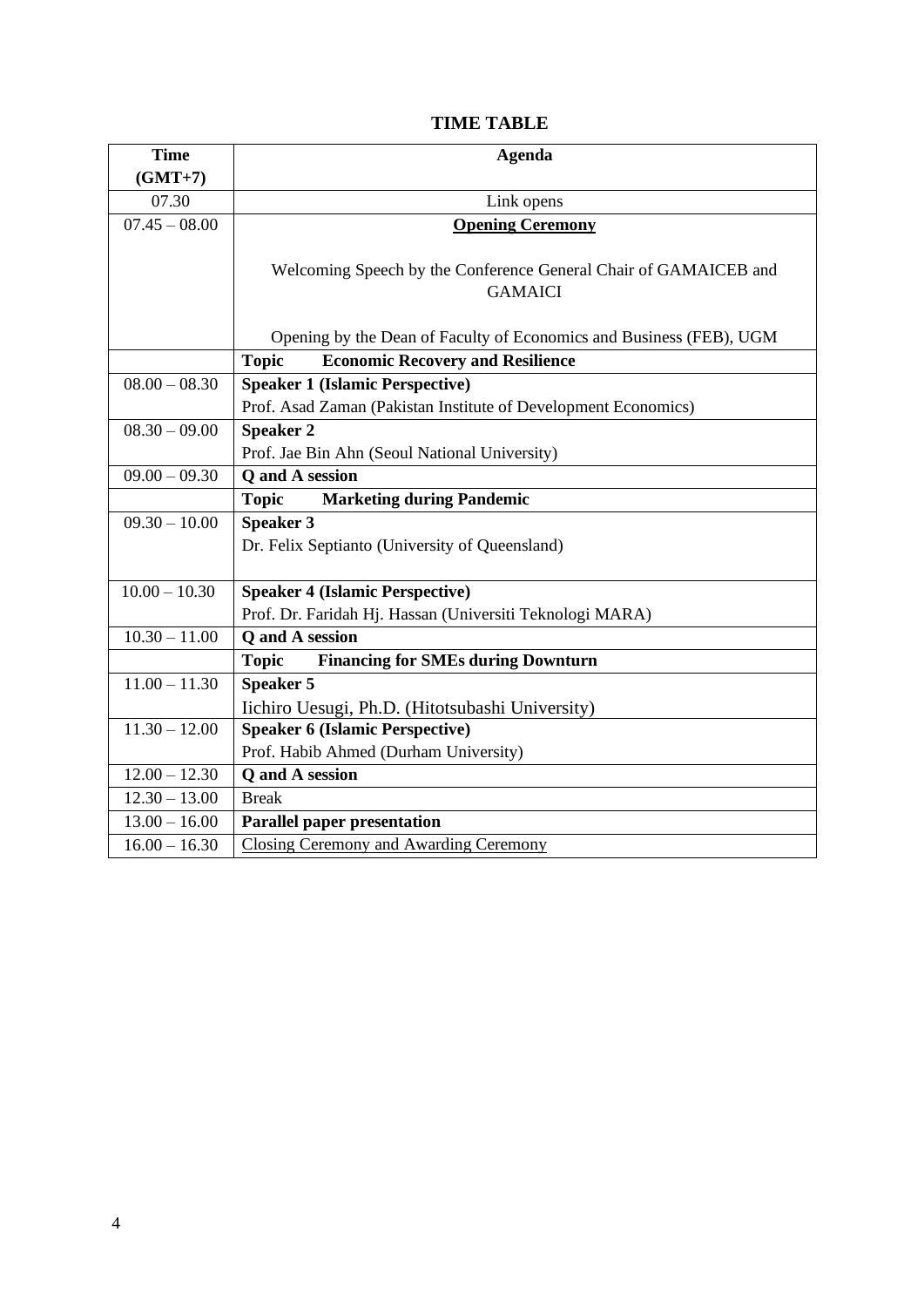|                    | <b>ACTIVITY</b>                                                     |                                                   |                                                                 |                                             |                                             |                                  |                                           |                                   |                                                          |
|--------------------|---------------------------------------------------------------------|---------------------------------------------------|-----------------------------------------------------------------|---------------------------------------------|---------------------------------------------|----------------------------------|-------------------------------------------|-----------------------------------|----------------------------------------------------------|
| <b>TIME</b>        | Room 1<br>(Accounting)                                              | Room 2<br>(Accounting<br>and<br><b>Taxation</b> ) | Room 3<br>(Finance and<br>Investment)                           | Room 4<br>(Economics)                       | Room 5<br>(Economics<br>and<br>Development) | Room 6<br>(HRM)                  | Room 7<br>(Leadership and<br>Innovation)  | Room 8<br>(Marketing)             | Room 9<br>(Strategic<br><b>Management</b> and<br>Others) |
|                    | Chair:<br><b>Aldiena</b><br><b>Bunga</b><br>Fadhila, S.E.,<br>M.Sc. | Chair:<br>Puji<br>Rahayu,<br>S.E.,<br>M.Acc.      | Chair:<br><b>Nuraini</b><br><b>Desty</b><br>Nurmasari,<br>M.Sc. | Chair:<br><b>Qisha</b><br>Quarina,<br>Ph.D. | Chair:<br>Gigih<br>Fitrianto,<br>Ph.D.      | Chair:<br>Naya Hapsari,<br>M.Sc. | Chair:<br>Rr Tur Nastiti,<br>M.Si., Ph.D. | Chair:<br>Dini Anggraeni<br>M.Sc. | Chair:<br><b>Muhammad</b><br>Fariz, MBA.                 |
| 13.00-<br>13.05    |                                                                     |                                                   |                                                                 |                                             | Opening                                     |                                  |                                           |                                   |                                                          |
| 13.05-             | Presentation                                                        | Presentation                                      | Presentation                                                    | Presentation                                | Presentation                                | Presentation                     | Presentation                              | Presentation                      | Presentation                                             |
| 13.25              | Paper A.1                                                           | Paper B.1                                         | Paper C.1                                                       | Paper D.1                                   | Paper E.1                                   | Paper F.1                        | Paper G.1                                 | Paper H.1                         | Paper I.1                                                |
| $13.25 -$          | Presentation                                                        | Presentation                                      | Presentation                                                    | Presentation                                | Presentation                                | Presentation                     | Presentation                              | Presentation                      | Presentation                                             |
| 13.45              | Paper A.2                                                           | Paper B.2                                         | Paper C.2                                                       | Paper D.2                                   | Paper E.2                                   | Paper F.2                        | Paper G.2                                 | Paper H.2                         | Paper I.2                                                |
| 13.45-             | Presentation                                                        | Presentation                                      | Presentation                                                    | Presentation                                | Presentation                                | Presentation                     | Presentation                              | Presentation                      | Presentation                                             |
| 14.05              | Paper A.3                                                           | Paper B.3                                         | Paper C.3                                                       | Paper D.3                                   | Paper E.3                                   | Paper F.3                        | Paper G.3                                 | Paper H.3                         | Paper I.3                                                |
| $14.05 -$          | Presentation                                                        | Presentation                                      | Presentation                                                    | Presentation                                | Presentation                                | Presentation                     | Presentation                              | Presentation                      | Presentation                                             |
| 14.25              | Paper A.4                                                           | Paper B.4                                         | Paper C.4                                                       | Paper D.4                                   | Paper E.4                                   | Paper F.4                        | Paper G.4                                 | Paper H.4                         | Paper I.4                                                |
| $14.25 -$          | Presentation                                                        | Presentation                                      | Presentation                                                    | Presentation                                | Presentation                                | Presentation                     | Presentation                              | Presentation                      | Presentation                                             |
| 14.45              | Paper A.5                                                           | Paper B.5                                         | Paper C.5                                                       | Paper D.5                                   | Paper E.5                                   | Paper F.5                        | Paper G.5                                 | Paper H.5                         | Paper I.5                                                |
| $14.45 -$          | Presentation                                                        | Presentation                                      | Presentation                                                    | Presentation                                | Presentation                                | Presentation                     | Presentation                              | Presentation                      | Presentation                                             |
| 15.05              | Paper A.6                                                           | Paper B.6                                         | Paper C.6                                                       | Paper D.6                                   | Paper E.6                                   | Paper F.7                        | Paper G.6                                 | Paper H.6                         | Paper I.6                                                |
| $15.05 -$          | Presentation                                                        | Presentation                                      | Presentation                                                    | Closing                                     | Presentation                                | Presentation                     | Preentation                               | Presentation                      | Presentation                                             |
| 15.25              | Paper A.7                                                           | Paper B.7                                         | Paper C.7                                                       |                                             | Paper E.7                                   | Paper F.8                        | Paper G.7                                 | Paper H.7                         | Paper I.7                                                |
| $15.25 -$<br>15.30 | Closing                                                             | Closing                                           | Closing                                                         |                                             | Closing                                     | Closing                          | Closing                                   | Closing                           | Closing                                                  |

**Time Table of Parallel Session**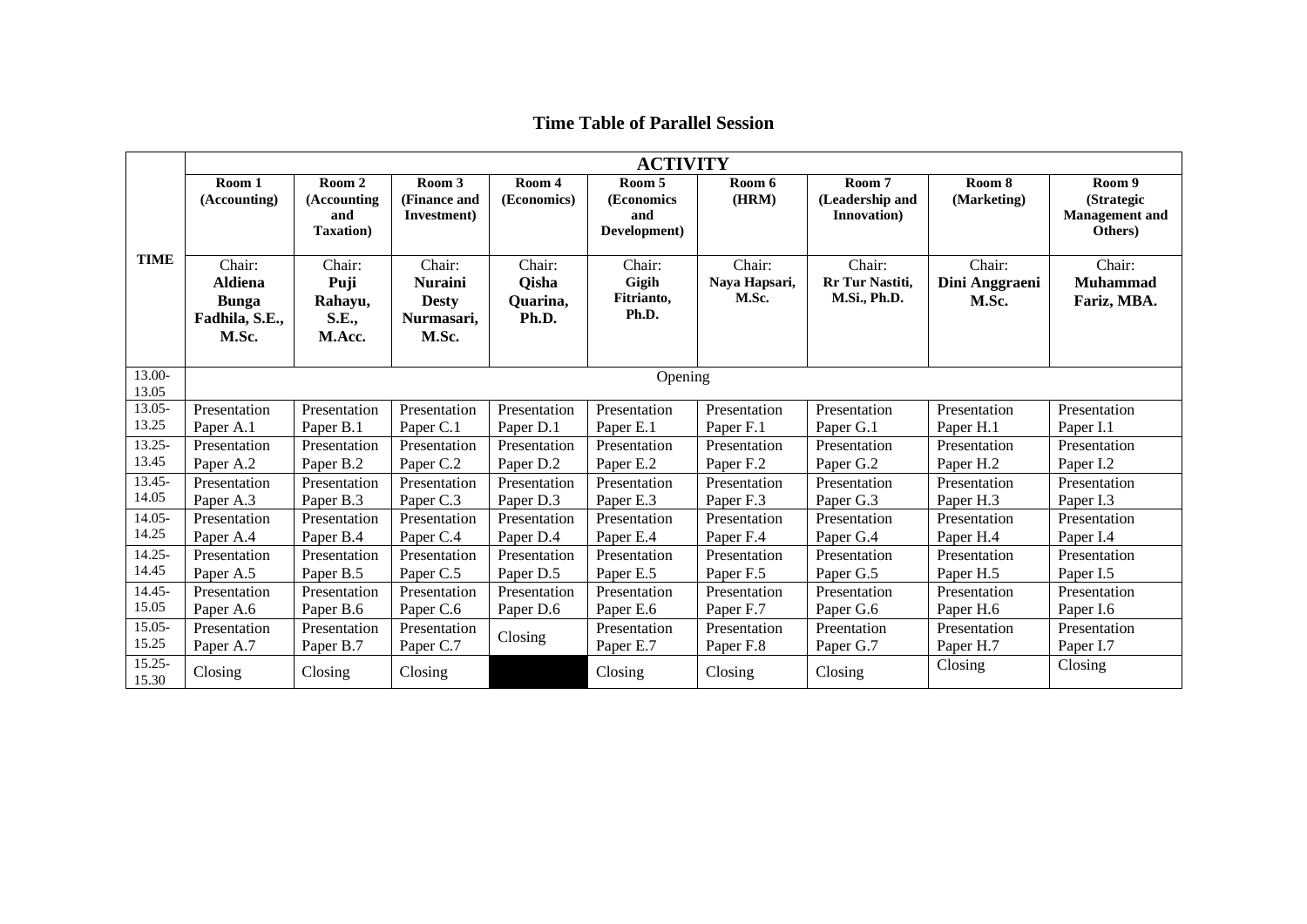#### **LIST PAPER TO BE PRESENTED**

Room 1 (Accounting)

Chair: Aldiena Bunga Fadhila, S.E., M.Sc.

| <b>TIME</b>   | <b>ACTIVITY</b>                  | <b>PAPER TITLE</b>                                                                                                                   | <b>AUTHOR(S)</b>                                                        |  |  |  |
|---------------|----------------------------------|--------------------------------------------------------------------------------------------------------------------------------------|-------------------------------------------------------------------------|--|--|--|
| 13.00-13.05   |                                  | Opening                                                                                                                              |                                                                         |  |  |  |
| 13.05 - 13.25 | <b>Presentation Paper</b><br>A.1 | Good Governance and Tax Evasion: The Mediating Effect of Socioeconomic<br>Conditions                                                 | Md. Harun Ur Rashid,<br>Noman Uddin, Prof. Dr.<br>Syed Zabid Hossain    |  |  |  |
| 13.25 - 13.45 | <b>Presentation Paper</b><br>A.2 | Analysis of Budget Adjustment Due to COVID-19 Pandemic: Empirical<br>Evidence from Makassar Local Government                         | Rahayu Alkam, Achdian<br>Anggreny Bangsawan                             |  |  |  |
| 13.45 - 14.05 | <b>Presentation Paper</b><br>A.3 | Empirical Investigation of Corruption, Opportunistic Behavior, and Socio-<br><b>Cultural Factors: A Study of ASEAN Countries</b>     | Retno Yuni Nur<br>Susilowati, Slamet Sugiri                             |  |  |  |
| 14.05 - 14.25 | <b>Presentation Paper</b><br>A.4 | A Bibliometric Analysis of Research Trend on Tax Compliance, 1960-2021                                                               | Fauzan, Marhaiza Binti<br>Ibrahim, Adi Susilo Jahja                     |  |  |  |
| 14.25 - 14.45 | <b>Presentation Paper</b><br>A.5 | Analyzing Law Enforcement Officials' Failure In Combating Corruption Of<br>Capital Expenditures In Indonesian Local Governments      | Haryono Pasang Kamase,<br>Irwan Taufiq Ritonga,<br>Rusdi Akbar, Suyanto |  |  |  |
| 14.45 - 15.05 | <b>Presentation Paper</b><br>A.6 | The Impact of Enterprise Risk Management on Market Performance with<br><b>Fraudulent Financial Statements as Mediation Variables</b> | Yustin Nur Faizah, Siti<br>Musyarofah, Alexander<br>Anggono             |  |  |  |
| 15.05 - 15.25 | <b>Presentation Paper</b><br>A.7 | Market Reaction on CSR Media News during Covid 19 Pandemic                                                                           | Intan Hildayati, Susi<br>Sarumpaet, Dewi<br>Sukmasari                   |  |  |  |
| 15.25 - 15.30 |                                  | Closing                                                                                                                              |                                                                         |  |  |  |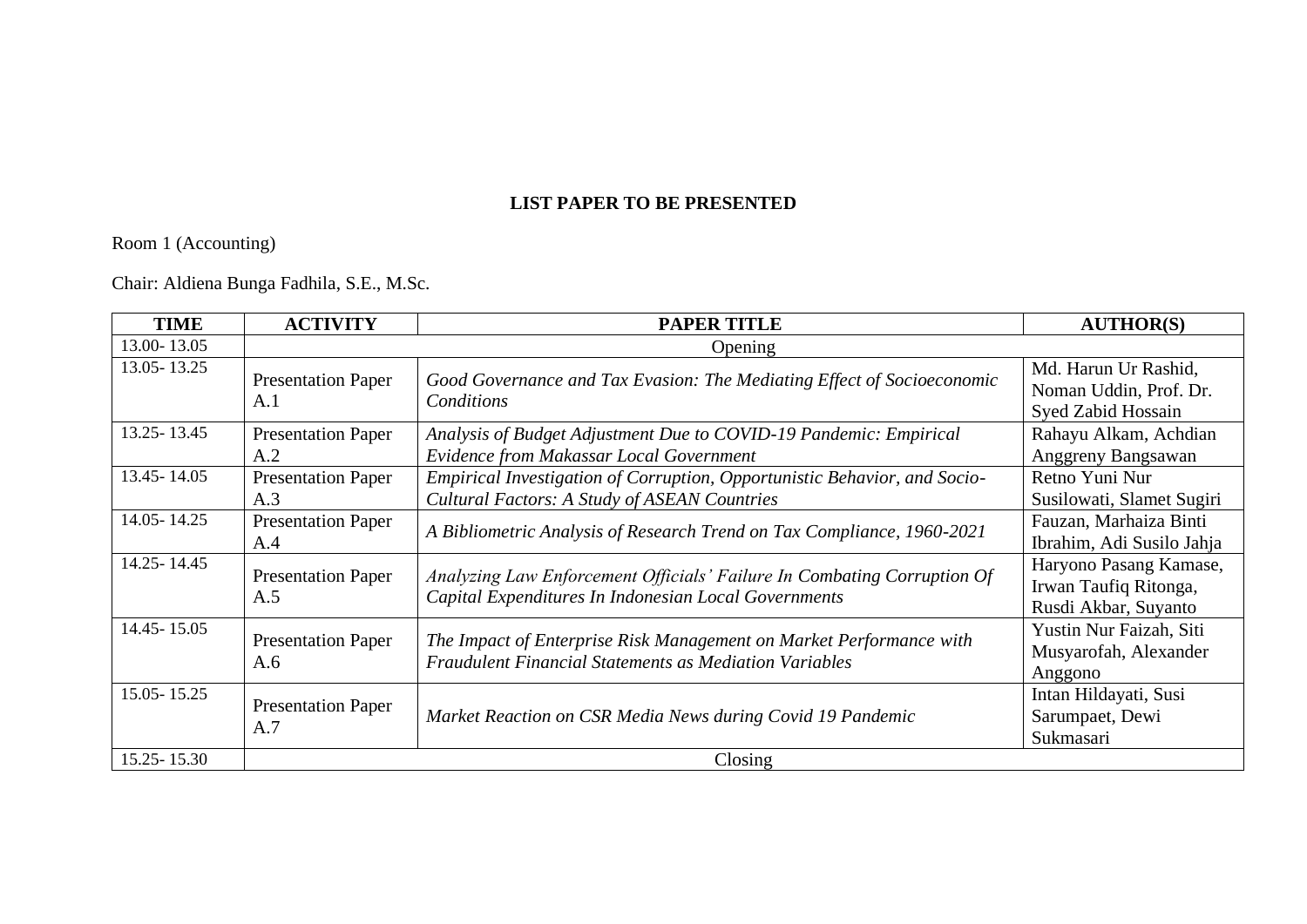## Room 2 (Accounting and Taxation)

Chair: Puji Rahayu, S.E., M.Acc.

| <b>TIME</b>   | <b>ACTIVITY</b>                         | <b>PAPER TITLE</b>                                                                 | <b>AUTHOR(S)</b>         |
|---------------|-----------------------------------------|------------------------------------------------------------------------------------|--------------------------|
| 13.00-13.05   |                                         | Opening                                                                            |                          |
| 13.05 - 13.25 | <b>Presentation Paper</b>               | Power and Trust: A Mediator in the Relationship Between Procedural Justice         | Lilian Yuniar, Riko      |
|               | B.1                                     | and Tax Compliance in Indonesia                                                    | Riandoko                 |
| 13.25 - 13.45 | <b>Presentation Paper</b>               | The Relationship Between Procedural Unfairness, Tax Non-Compliance and             | Putri Risqia, Riko       |
|               | B.2                                     | Tax Re-Audit                                                                       | Riandoko                 |
| 13.45 - 14.05 |                                         |                                                                                    | Frida Fanani Rohma, Vivi |
|               | <b>Presentation Paper</b>               | Financial Inclusion and Love of Money on Escalation of Investment Behavior:        | Usmayanti, Toni          |
|               | B.3                                     | An Experimental Study                                                              | Nurhadianto              |
|               |                                         |                                                                                    |                          |
| 14.05 - 14.25 | <b>Presentation Paper</b>               | The Impact of Green Innovation on Corporate Performance with Corporate             | Kezia Oswaldo Eflim,     |
|               | B.4                                     | Governance as Moderator                                                            | Shanti                   |
| 14.25 - 14.45 | <b>Presentation Paper</b>               | Determinant Factors of Profit Growth and Sustainability in Indonesia's             | Purwanto, Atika Desi     |
|               | B.5                                     | <b>Property-real Estate Companies</b>                                              | Rahayu Ningsih           |
| 14.45 - 15.05 |                                         |                                                                                    | Amanda Dwi Maratus       |
|               | <b>Presentation Paper</b><br><b>B.6</b> | Feasibility Analysis of Joint Village-owned Enterprise in Widodaren<br>Subdistrict | Sholikhah, Gede Harja    |
|               |                                         |                                                                                    | Wasistha                 |
| 15.05 - 15.25 | <b>Presentation Paper</b>               | Dynamic Capabilities and Sustainable Transformation of Social Enterprises          |                          |
|               | B.7                                     | During Covid-19: the Mediating Effect of Digital Innovation                        | Md. Harun Ur Rashid      |
| 15.25 - 15.30 |                                         | Closing                                                                            |                          |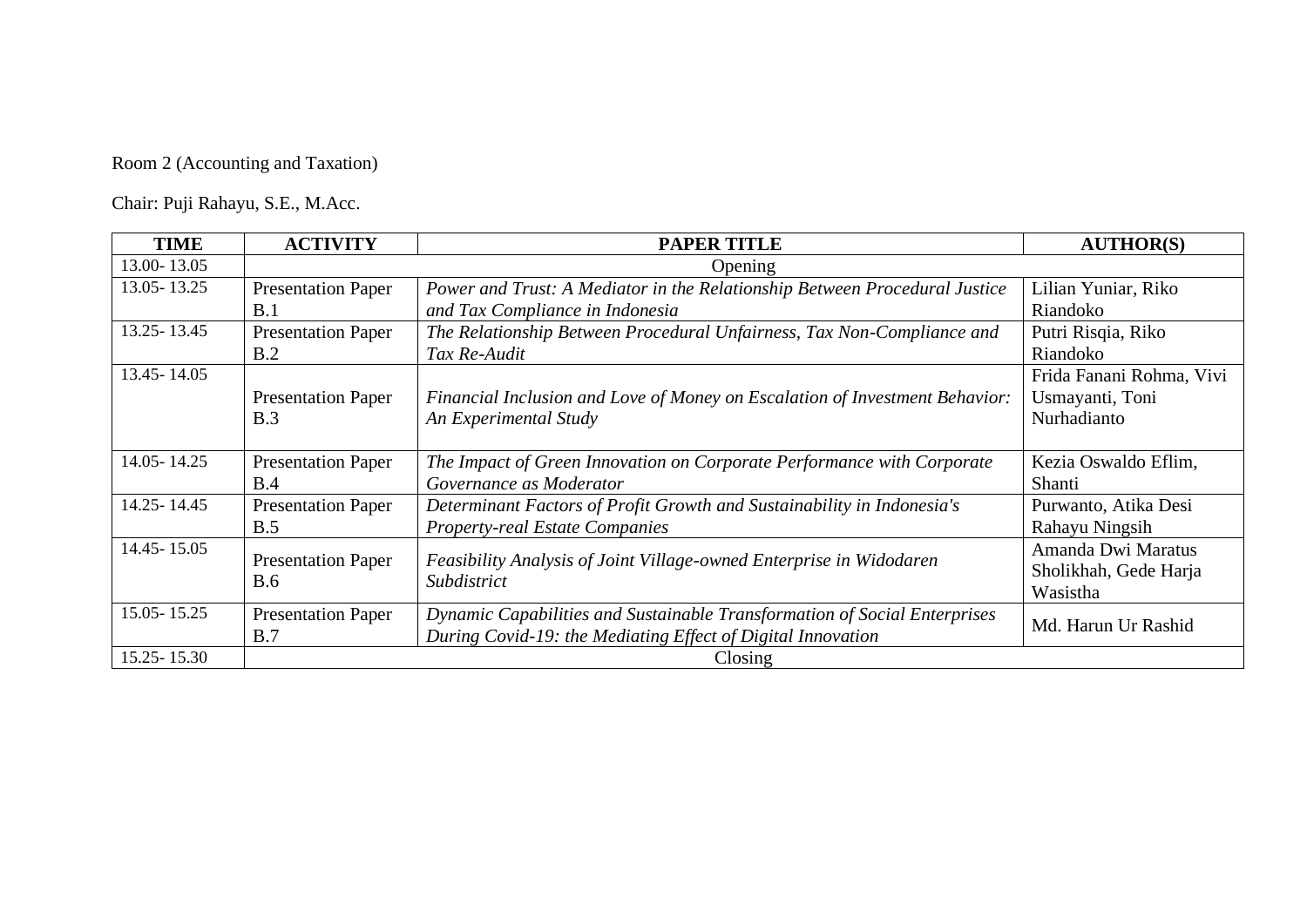## Room 3 (Finance and Investment)

Chair: Nuraini Desty Nurmasari, M.Sc.

| <b>TIME</b>     | <b>ACTIVITY</b>                  | <b>PAPER TITLE</b>                                                                                                                                                       | <b>AUTHOR(S)</b>                                             |  |  |  |
|-----------------|----------------------------------|--------------------------------------------------------------------------------------------------------------------------------------------------------------------------|--------------------------------------------------------------|--|--|--|
| 13.00-13.05     |                                  | Opening                                                                                                                                                                  |                                                              |  |  |  |
| 13.05 - 13.25   | <b>Presentation Paper</b><br>C.1 | Determine Important Variables for Technical Due Diligence of Minihydro<br>Power Plant in Indonesia                                                                       | Suksmo Satriyo Pangarso,<br>Jaka Aminata, Nuki Agya<br>Utama |  |  |  |
| 13.25 - 13.45   | <b>Presentation Paper</b><br>C.2 | The Effect of Financial Knowledge, Demographic Characteristics, Spiritual<br>Intelligence, and Risk Preferences Towards Debt Behavior in The Society of<br>Bengkulu City | Yongki Gunawan, Fitri<br>Santi, Baihaqi                      |  |  |  |
| 13.45 - 14.05   | <b>Presentation Paper</b><br>C.3 | Revealing the Nexus of Non-Performing Loans and Bank Efficiency: Insights<br>for Indonesia Banking Regulator                                                             | Reza Erlangga Ludwian,<br>Aldriza Fariq Muhammad             |  |  |  |
| 14.05 - 14.25   | <b>Presentation Paper</b><br>C.4 | Development Sharia Investment During Covid-19 Pandemic                                                                                                                   | Trimulato, Ismawati                                          |  |  |  |
| 14.25 - 14.45   | <b>Presentation Paper</b><br>C.5 | How MSMEs in Indonesia Sustain: The Willingness to Use Fintech                                                                                                           | Shine Pintor Siolemba<br>Patiro1, Hety Budiyanti             |  |  |  |
| 14.45 - 15.05   | <b>Presentation Paper</b><br>C.6 | Transmission of COVID-19 Impacts to Bank Stability in The Earlier of<br>Pandemic: Evidence from on Indonesia Banks                                                       | Teguh Santoso, Militcyano<br>Samuel Sapulette, Dyana         |  |  |  |
| $15.05 - 15.25$ | <b>Presentation Paper</b><br>C.7 | Implementation of Financial Performance to The Company Value in Sub-<br>Sector of Construction and Building Listed In Indonesia Stock Exchange                           | Supitriyani                                                  |  |  |  |
| 15.25 - 15.30   |                                  | Closing                                                                                                                                                                  |                                                              |  |  |  |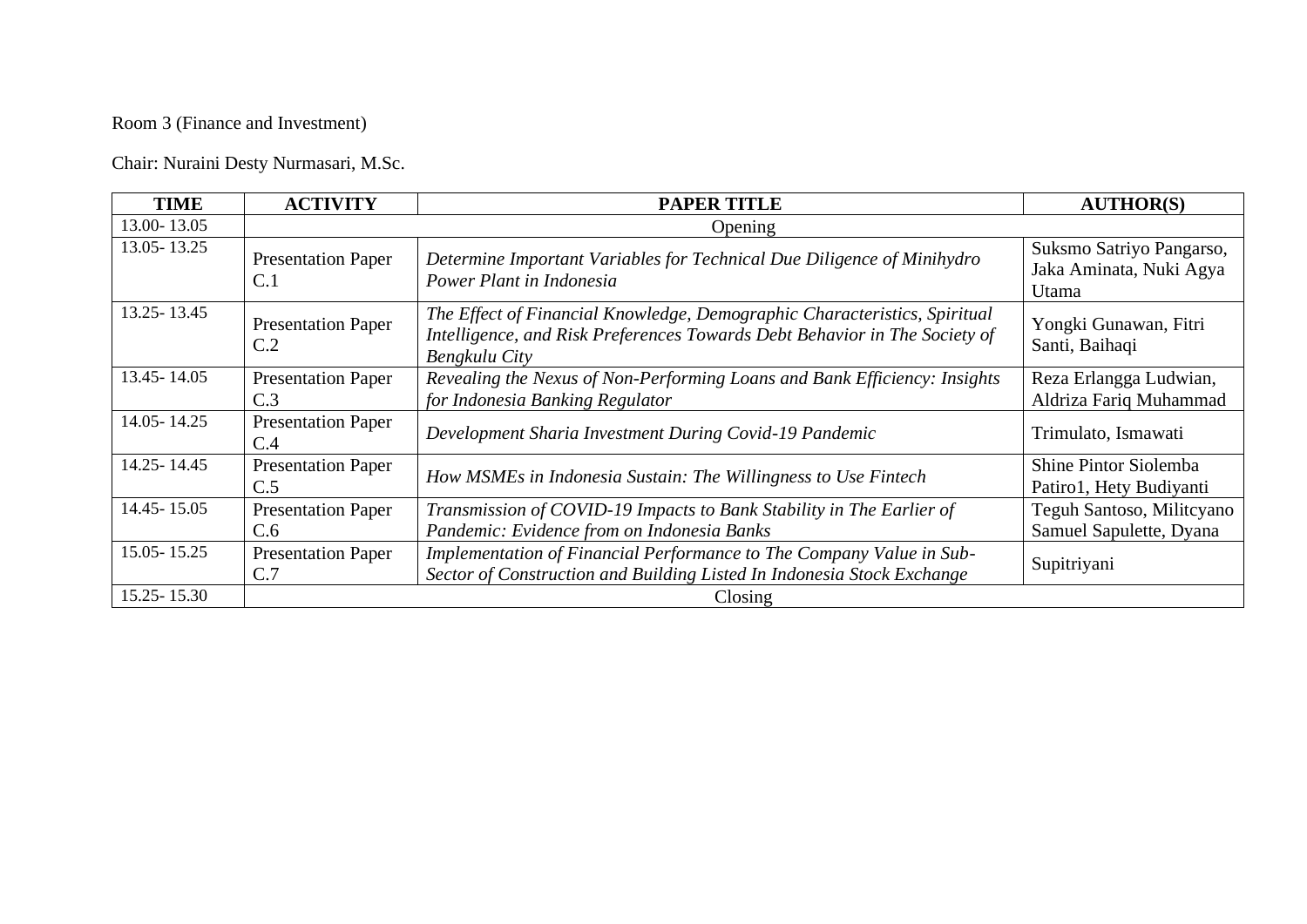### Room 4 (Economics)

Chair: Qisha Quarina, Ph.D.

| <b>TIME</b>   | <b>ACTIVITY</b>                  | <b>PAPER TITLE</b>                                                                                            | <b>AUTHOR(S)</b>                                                              |
|---------------|----------------------------------|---------------------------------------------------------------------------------------------------------------|-------------------------------------------------------------------------------|
| 13.00-13.05   | Opening                          |                                                                                                               |                                                                               |
| 13.05 - 13.25 | <b>Presentation Paper</b><br>D.1 | Re-thinking Low Touch Economy In ASEAN-5: Fostering Business Resilience<br>During Covid-19 Pandemics          | Nayaka Artha Wicesa,<br>Silvi Asna Prestianawati,<br>Axellina Muara Setyanti  |
| 13.25 - 13.45 | <b>Presentation Paper</b><br>D.2 | Tourism Performance and Income Inequality in Indonesia: A Generalized<br>Method Moment Arrelano-Bond Approach | <b>Yusrin S Hasan</b>                                                         |
| 13.45 - 14.05 | <b>Presentation Paper</b><br>D.3 | Covid-19 Pandemic and Surplus of DJS-Kesehatan                                                                | Farah Amalia, Harjum<br>Muharam                                               |
| 14.05 - 14.25 | <b>Presentation Paper</b><br>D.4 | Who Loses Income during the Covid-19 Pandemic? Evidence from Indonesia<br><i>Economics</i>                    | Muhammad Abrar                                                                |
| 14.25 - 14.45 | <b>Presentation Paper</b><br>D.5 | Agricultural Sector Credit and Productivity in Sulampua Region                                                | Andika Isma, Andi Naila<br>Quin Azisah Alisyahbana,<br>Wiwin Riski Windarsari |
| 14.45 - 15.05 | <b>Presentation Paper</b><br>D.6 | Resources and Capabilities of Fishermen in Ambon: What Leads to<br>Competitive Advantage?                     | Paskanova Christi Gainau,<br>Trisye Natalia Kilay,<br>Ribka Shintia Bonara    |
| 15.05 - 15.25 | <b>Presentation Paper</b><br>D.7 | Nudging Green Preferences: Evidence from Indonesia                                                            | Yudistira Hendra<br>Permana, Muhammad<br>Ryan Sanjaya                         |
| 15.25 - 15.30 |                                  | Closing                                                                                                       |                                                                               |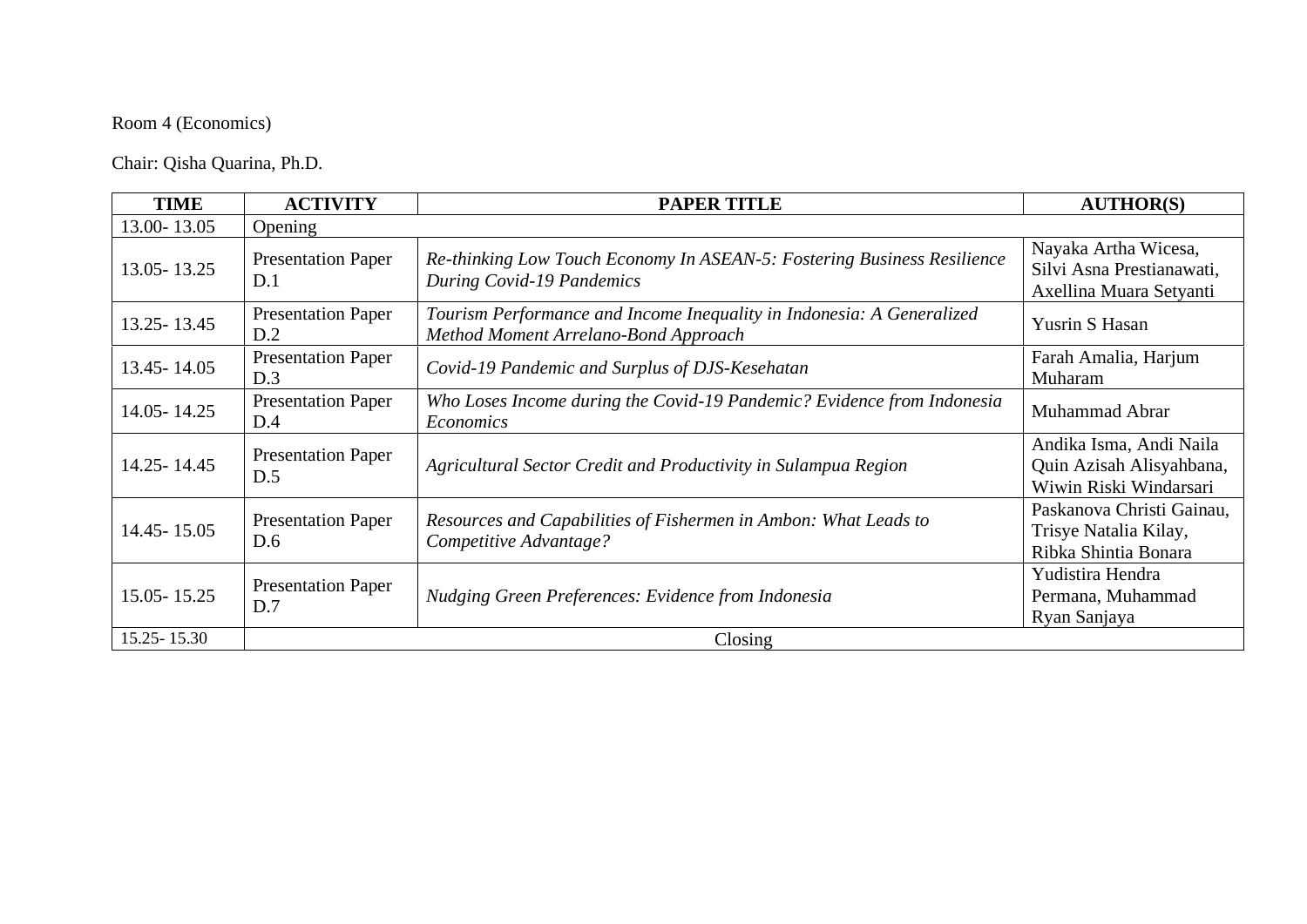## Room 5 (Economics and Economics & Development)

Chair: Gigih Fitrianto, Ph.D.

| <b>TIME</b>   | <b>ACTIVITY</b>                  | <b>PAPER TITLE</b>                                                                                                                     | <b>AUTHOR(S)</b>                                                                     |
|---------------|----------------------------------|----------------------------------------------------------------------------------------------------------------------------------------|--------------------------------------------------------------------------------------|
| 13.00-13.05   |                                  | Opening                                                                                                                                |                                                                                      |
| 13.05 - 13.25 | <b>Presentation Paper</b><br>E.1 | Empirical Study of the Gap Between Employment and EBTANAS Score from<br>Graduates of SMA and SMK                                       | Wida Reza Hardiyanti                                                                 |
| 13.25 - 13.45 | <b>Presentation Paper</b><br>E.2 | The Value of Salt for The Lives of Pamekasan Coastal Communities                                                                       | Bayu Vita Indah Yanti,<br>Nurlaili, Tikkyrino<br>Kurniawan, Rismutia<br>Hayu Deswati |
| 13.45 - 14.05 | <b>Presentation Paper</b><br>E.3 | Is Bitcoin Suitable for Your Investment Portfolio During Pandemic Crisis? An<br>Empirical Study of Indonesia                           | Fadhillah Aziati, Nurul<br>Anisak                                                    |
| 14.05 - 14.25 | <b>Presentation Paper</b><br>E.4 | Analysis of the Effect of Procedural Justice, Distributive Justice, and Power of<br>Authority on Voluntary Tax Compliance in Indonesia | Nurdian Yogi, Riko<br>Riandoko                                                       |
| 14.25 - 14.45 | <b>Presentation Paper</b><br>E.5 | The Impacts of Parental Investments on Children Cognitive Post-Crisis:<br>Evidence in Indonesia                                        | Ariska Nurfajar Rini                                                                 |
| 14.45 - 15.05 | <b>Presentation Paper</b><br>E.6 | Altruism Pattern Household in Indonesia                                                                                                | Wida Reza Hardiyanti                                                                 |
| 15.05 - 15.10 |                                  | Closing                                                                                                                                |                                                                                      |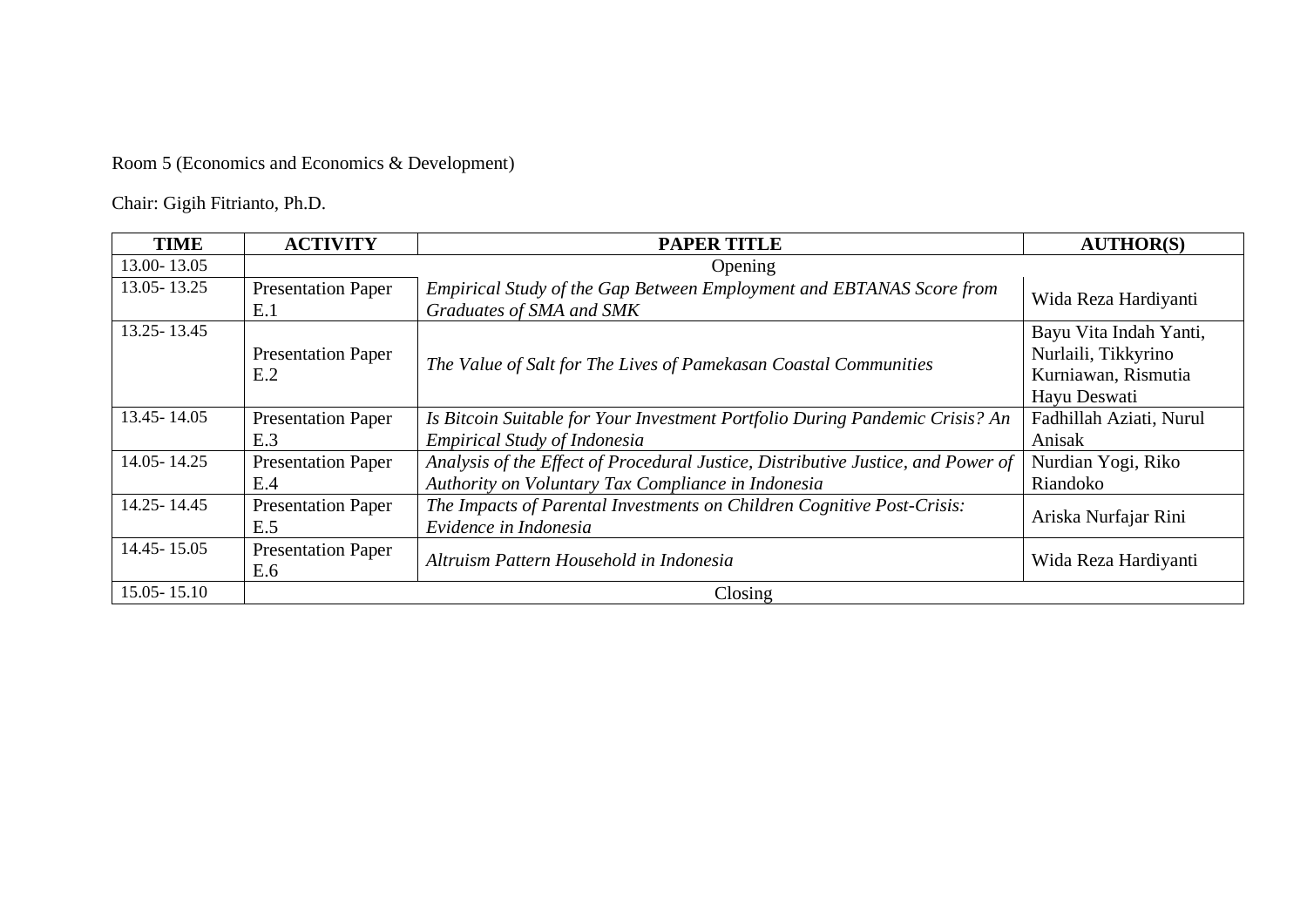### Room 6 (Human Resources Management)

Chair: Naya Hapsari, M.Sc.

| <b>TIME</b>   | <b>ACTIVITY</b>                              | <b>PAPER TITLE</b>                                                                                                     | <b>AUTHOR(S)</b>                                                                                               |
|---------------|----------------------------------------------|------------------------------------------------------------------------------------------------------------------------|----------------------------------------------------------------------------------------------------------------|
| 13.00-13.05   |                                              | Opening                                                                                                                |                                                                                                                |
| 13.05 - 13.25 | <b>Presentation Paper</b><br>F.1             | Strengthening Work Engagement Through Digital Engagement, Gamification<br>and PSC in Digital Transformation            | Arief Dwi Saputra, Alfina<br>Rahmatia, Sri Handari<br>Wahyuningsih, Arni<br>Surwanti                           |
| 13.25 - 13.45 | <b>Presentation Paper</b><br>F <sub>.2</sub> | Strengthening Of Digital Transformation Through Gamification Strategy with<br>Loyalty Program to Increase Productivity | Arief Dwi Saputra                                                                                              |
| 13.45 - 14.05 | <b>Presentation Paper</b><br>F.3             | Psychosocial Risk amongst Health Care Workers at Type D General Hospital<br>in Indonesia amidst the COVID-19 Pandemic  | Muhammad Nahla Adiba,<br>Andika Putra Pratama                                                                  |
| 14.05 - 14.25 | <b>Presentation Paper</b><br>F.4             | Preparing The Leadership Shift: How Do Prominent Indonesian Firms<br>Develop Their Millennial Leaders?                 | Irwan Dewanto                                                                                                  |
| 14.25 - 14.45 | <b>Presentation Paper</b><br>F.5             | The Influence of Learning Models at Corporate University on Talent<br>Development in the Government Sector             | Ahmad Rifai, M. Syamsul<br>Maarif, Anggraini<br>Sukmawati                                                      |
| 14.45 - 15.05 | <b>Presentation Paper</b><br>F.6             | The Impact of Directive Leadership on Innovative Work Behavior: The<br><b>Mediation Role of Continuance Commitment</b> | Dhyah Mutmainnah,<br>Tjutju Yuniarsih, Disman,<br>Janah Sojanah, Muji<br>Rahayu, Iman Sidik<br><b>Nusannas</b> |
| 15.05 - 15.25 | <b>Presentation Paper</b><br>F.7             | <b>Business Model Innovation Potential in A Different Blockchain Ecosystem</b>                                         | Ambara Purusottama                                                                                             |
| 15.25 - 15.30 |                                              | Closing                                                                                                                |                                                                                                                |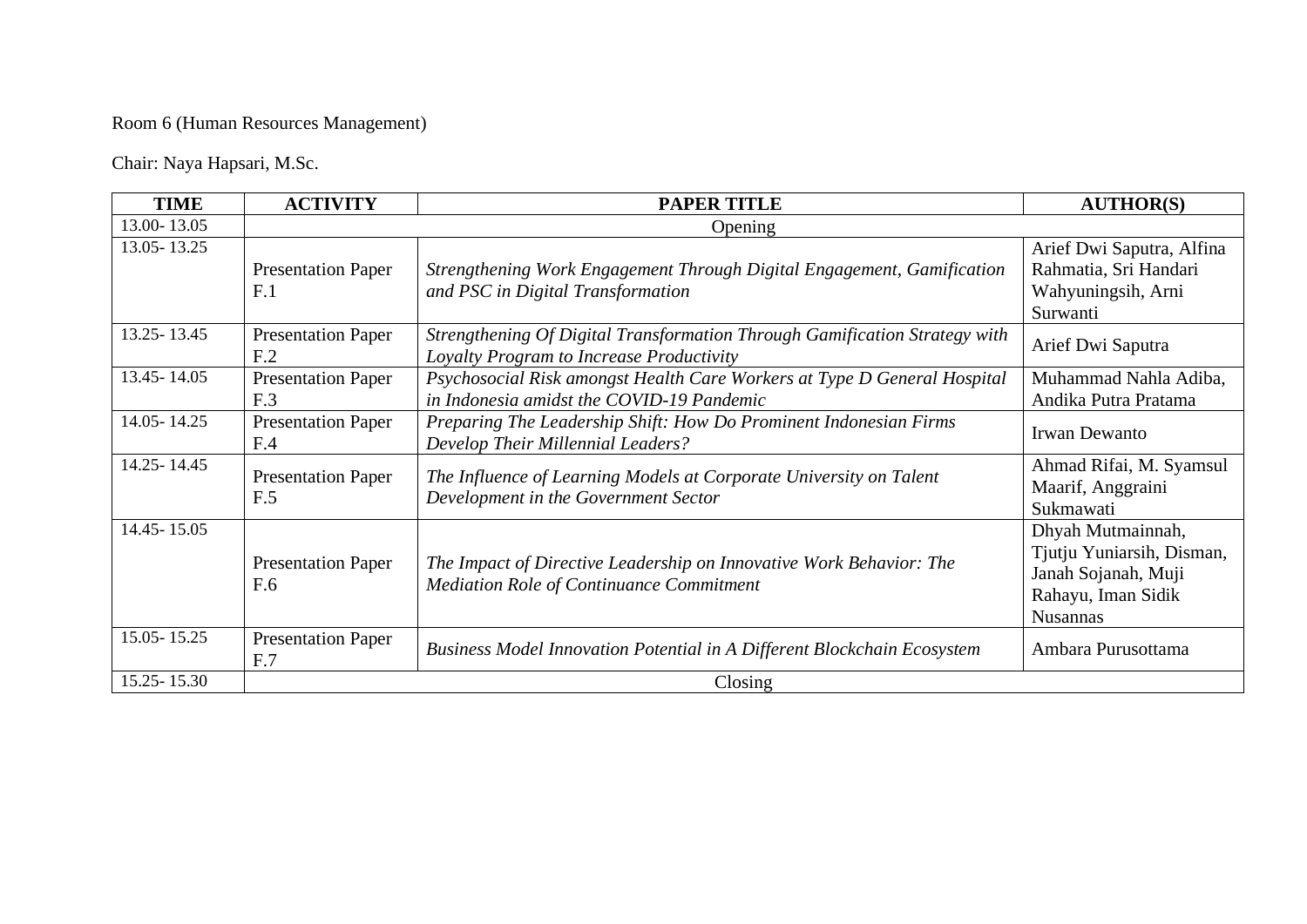### Room 7 (Leadership and Innovation)

Chair: Rr Tur Nastiti, M.Si., Ph.D.

| <b>TIME</b>     | <b>ACTIVITY</b>                  | <b>PAPER TITLE</b>                                                                                                                         | <b>AUTHOR(S)</b>                               |
|-----------------|----------------------------------|--------------------------------------------------------------------------------------------------------------------------------------------|------------------------------------------------|
| 13.00-13.05     |                                  | Opening                                                                                                                                    |                                                |
| 13.05 - 13.25   | <b>Presentation Paper</b><br>G.1 | Leadership, Levers of Control and Performance Measures; How Do They<br>Affect Employee Performance                                         | Riski Hernando                                 |
| 13.25 - 13.45   | <b>Presentation Paper</b><br>G.2 | Empowering Leadership: Antecedents and the Influence on Employee<br>Creativity with Creativity Support as a Moderator                      | Erica Febianti Nur<br>Puspitasari, Tur Nastiti |
| 13.45 - 14.05   | <b>Presentation Paper</b><br>G.3 | Impact of Precarious work On Career Satisfaction by Involving Stress and<br><b>Work-Family Conflict</b>                                    | Izzudien Hamzah, Tur<br>Nastiti                |
| 14.05 - 14.25   | <b>Presentation Paper</b><br>G.4 | The Role of Spiritual Leadership in Reducing Millennials Burnout in D.I.Y.<br>Through Membership and Meaning/Calling as Mediation Variable | Nita Sugiarta Wijaya,<br>Wahyu Saripudin       |
| 14.25 - 14.45   | <b>Presentation Paper</b><br>G.5 | Multilevel Theoretical Framework of Team Resilience: Antecedents and<br><i><u>Outcomes</u></i>                                             | Nur Hasanah, Tur Nastiti                       |
| 14.45 - 15.05   | <b>Presentation Paper</b><br>G.6 | The Psychological Aspects of Virtual Office at Home for Employee during the<br>COVID-19 pandemic                                           | Yuliana                                        |
| $15.05 - 15.25$ | <b>Presentation Paper</b><br>G.7 | Leadership Challenge of Talent Management the Keys of Succession Planning                                                                  | Shinta Ratnawati, Tur<br>Nastiti, Reni Rosari  |
| $15.25 - 15.30$ |                                  | Closing                                                                                                                                    |                                                |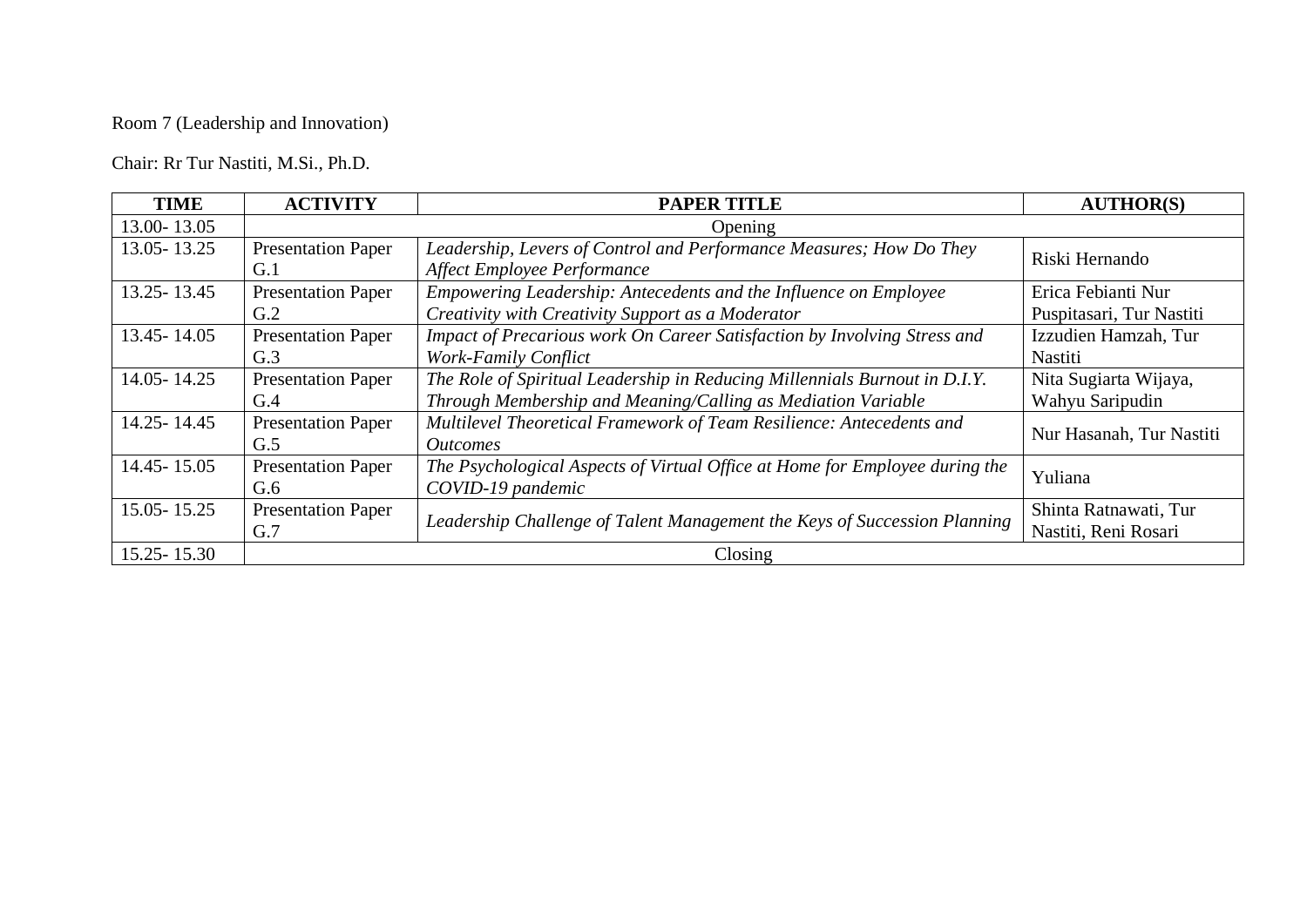### Room 8 (Marketing)

Chair: Dini Anggraeni M.Sc.

| <b>TIME</b>   | <b>ACTIVITY</b>                              | <b>PAPER TITLE</b>                                                                                                                                                                            | <b>AUTHOR(S)</b>                                                 |
|---------------|----------------------------------------------|-----------------------------------------------------------------------------------------------------------------------------------------------------------------------------------------------|------------------------------------------------------------------|
| 13.00-13.05   |                                              | Opening                                                                                                                                                                                       |                                                                  |
| 13.05 - 13.25 | <b>Presentation Paper</b><br>H.1             | The Role of Economic Experience in Increasing Intention to Recommend in<br>the Context of the Grabfood Application                                                                            | Whony Rofianto, Yolanda<br>Adifa Meidita, Ragais<br>Meladi Putra |
| 13.25 - 13.45 | <b>Presentation Paper</b><br>H <sub>.2</sub> | The Role of Hedonic Experience in Increasing Intention to Recommend in the<br>Context of the Shopee Application                                                                               | Whony Rofianto, Iyan<br>Aswell, Alan Brando                      |
| 13.45 - 14.05 | <b>Presentation Paper</b><br>H.3             | The Role of Cognitive Experience in Improving Brand Equity Service in the<br>Context of Tokopedia Application                                                                                 | Whony Rofianto, Krisna<br>Damayanti, Hamzah Eko<br>Purnomo       |
| 14.05 - 14.25 | <b>Presentation Paper</b><br>H.4             | The Effect of Environmental Friendly on Green Trust: The Intermediate to<br>Green Satisfaction and Green Perceived Quality (A Case Study In Yogyakarta<br>Region)                             | Nizar Fauzan                                                     |
| 14.25 - 14.45 | <b>Presentation Paper</b><br>H.5             | How Digital Video Storytelling Advertisement have an Effect on Customer<br>Emotions, WOM and Attitude toward Brand, with the Moderating Narrative<br>Preference and Narrative Transportations | Wasingatun Nikmah,<br>Nurrani Kusumawati                         |
| 14.45 - 15.05 | <b>Presentation Paper</b><br>H.6             | Social Media Marketing in Improving Brands on Micro, Small and Medium<br><i>Enterprises</i>                                                                                                   | Angga Febrian, Satria<br>Bangsawan, Mahrinasari,<br>Ayi Ahadiat  |
| 15.05 - 15.25 | <b>Presentation Paper</b><br>H.7             | A Critical Perspective on Artificial Intelligence Transforming Online<br><b>Customer Interactions</b>                                                                                         | Achmad Yanu Alif Fianto                                          |
| 15.25 - 15.30 |                                              | Closing                                                                                                                                                                                       |                                                                  |